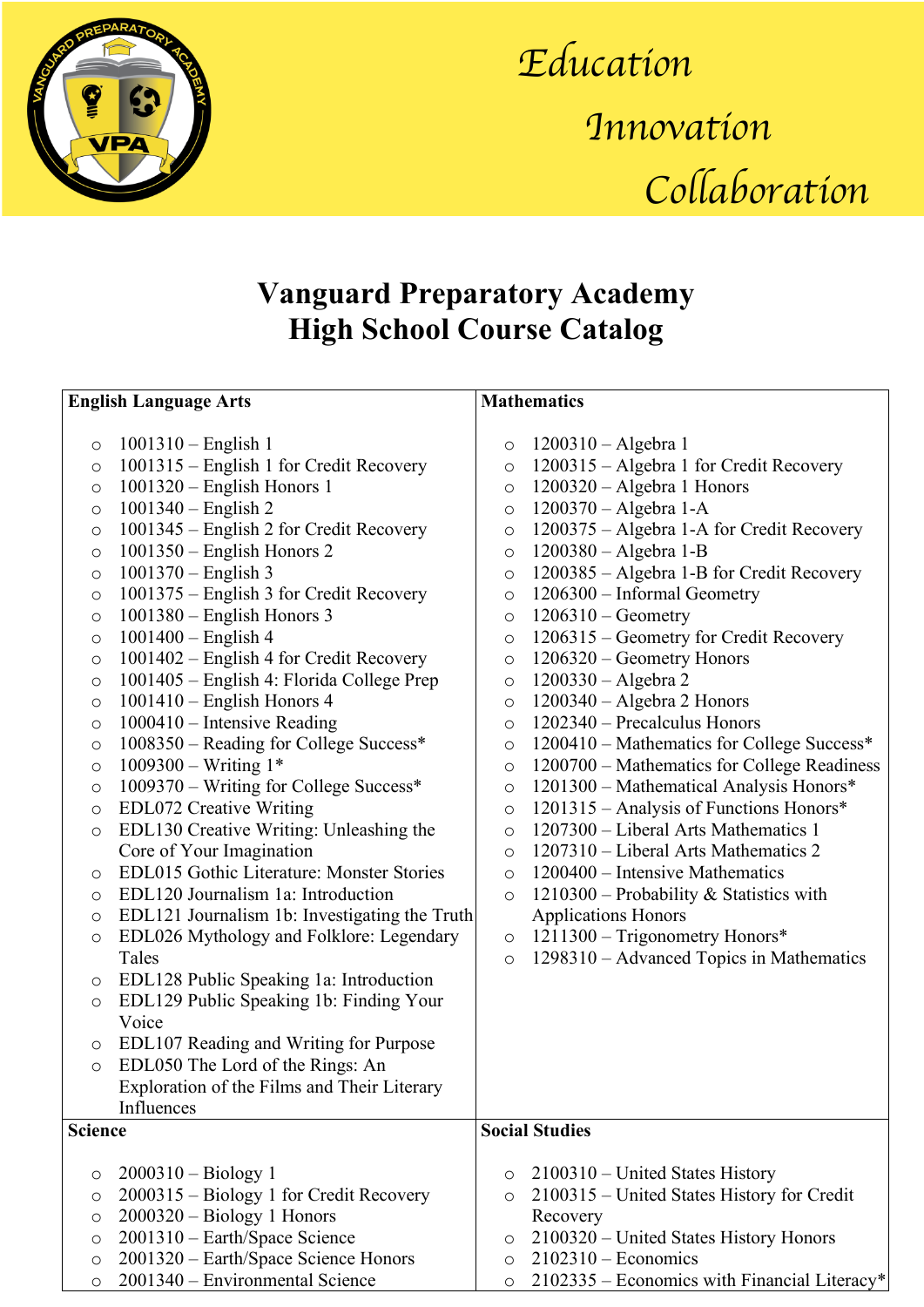| 2000350 - Anatomy and Physiology •<br>$\circ$        | 2102340 – Economics with Financial Literacy<br>$\circ$                                                                 |
|------------------------------------------------------|------------------------------------------------------------------------------------------------------------------------|
| 2002400 – Integrated Science 1<br>O                  | for Credit Recovery*                                                                                                   |
| 2002420 – Integrated Science 2                       | 2102345 – Economics with Financial Literacy                                                                            |
| $\circ$<br>2002440 - Integrated Science 3            | $\circ$<br>Honors*                                                                                                     |
| O                                                    |                                                                                                                        |
| 2003310 - Physical Science<br>O                      | 2102372 – Personal Financial Literacy*<br>$\circ$                                                                      |
| 2003320 - Physical Science Honors<br>$\circ$         | 2103300 - World Cultural Geography<br>$\circ$                                                                          |
| $2003340$ – Chemistry 1<br>$\circ$                   | 2106310 - United States Government*<br>$\circ$                                                                         |
| 2003345 - Chemistry 1 for Credit Recovery<br>$\circ$ | 2106315 – United States Government for<br>$\circ$                                                                      |
| 2003350 - Chemistry 1 Honors<br>$\circ$              | Credit Recovery*                                                                                                       |
| $2003380$ – Physics 1<br>$\circ$                     | 2106320 - United States Government Honors*<br>$\circ$                                                                  |
| 2003390 - Physics 1 Honors<br>$\circ$                | $2107300 - Psychology1*$<br>$\circ$                                                                                    |
| EDL021 Archaeology: Detectives of the Past<br>O      | $2107310 - Psychology 2*$<br>$\circ$                                                                                   |
| EDL132 Astronomy 1a: Introduction<br>$\circ$         | $2108300 - $ Sociology*<br>$\circ$                                                                                     |
| EDL133 Astronomy 1b: Exploring the<br>$\circ$        | 2109310 - World History<br>$\circ$                                                                                     |
| Universe                                             | 2109315 – World History for Credit Recovery<br>$\circ$                                                                 |
| EDL112 Biotechnology 1a: Introduction<br>$\circ$     | 2109320 - World History Honors<br>$\circ$                                                                              |
| EDL113 Biotechnology 1b: Unlocking<br>$\circ$        | EDL075 African American History<br>$\circ$                                                                             |
| Nature's Secrets                                     | EDL004 Anthropology 1: Uncovering Human<br>$\circ$                                                                     |
| EDL008 Criminology: Inside the Criminal<br>$\circ$   | Mysteries                                                                                                              |
| Mind                                                 |                                                                                                                        |
| EDL011 Forensic Science 1: Secrets of the            | EDL019 Anthropology 2: More Human<br>$\circ$<br>Mysteries Uncovered                                                    |
| $\circ$                                              |                                                                                                                        |
| Dead                                                 | EDL036 History of the Holocaust<br>$\circ$                                                                             |
| EDL022 Forensic Science 2: More Secrets of<br>O      | EDL025 Human Geography: Our Global<br>$\circ$                                                                          |
| the Dead                                             | Identity                                                                                                               |
| EDL013 Great Minds in Science: Ideas for<br>$\circ$  | EDL043 Peer Counseling<br>$\circ$                                                                                      |
| New Generation                                       | EDL001 Personal Psychology 1: The Road to<br>$\circ$                                                                   |
| EDL073 Marine Science: Secrets of the Blue<br>O      | Self-Discovery                                                                                                         |
| EDL071 Renewable Technologies<br>$\circ$             | EDL005 Personal Psychology 2: Living in a<br>$\circ$                                                                   |
| EDL012 Veterinary Science: The Care of<br>$\circ$    | Complex World                                                                                                          |
| Animals                                              | EDL009 Philosophy: The Big Picture<br>$\circ$                                                                          |
|                                                      | EDL002 Social Problems 1: A World in Crisis<br>$\circ$                                                                 |
|                                                      | EDL002 Social Problems 2: Crisis, Conflicts,<br>$\circ$                                                                |
|                                                      | and Challenges                                                                                                         |
|                                                      | EDL006 Sociology I: The Study of Human<br>$\circ$                                                                      |
|                                                      | Relationships                                                                                                          |
|                                                      | EDL007 Sociology II: Your Social Life<br>$\circ$                                                                       |
|                                                      | EDL051 Women's Studies: A Personal Journey<br>$\circ$                                                                  |
|                                                      | Through Film                                                                                                           |
|                                                      | EDL024 World Religions: Exploring Diversity                                                                            |
|                                                      | $\circ$                                                                                                                |
| <b>World Languages</b>                               | <b>Advanced Placement (AP)</b><br>(All AP courses except AP Spanish and AP French require textbooks. Textbooks are not |
|                                                      | included and can be ordered from online booksellers)                                                                   |
| $0708340 - Spanish$ 1<br>O                           |                                                                                                                        |
| $0708350 - Spanish 2$<br>$\circ$                     | 0701380 – AP French Language $&$ Culture<br>O                                                                          |
| 0708360 - Spanish 3 Honors<br>O                      | 0708400 – AP Spanish Language & Culture<br>O                                                                           |
| $0711300$ – Chinese 1<br>O                           | 1001420 – AP English Language $\&$<br>$\circ$                                                                          |
| $0711310$ – Chinese 2<br>O                           | Composition                                                                                                            |
| $0701320 -$ French 1<br>O                            | 1001430 – AP English Literature $\&$<br>$\circ$                                                                        |
| $0701330 -$ French 2<br>O                            | Composition                                                                                                            |
| $0701340$ – French 3 Honors<br>O                     | $1202310 - AP$ Calculus AB<br>$\circ$                                                                                  |
| $0702320 - German$ 1<br>O                            | 2001380 – AP Environmental Science<br>$\circ$                                                                          |
| $0702330 - German$ 2<br>O                            | $2100330 - AP$ U.S. History<br>$\circ$                                                                                 |
| $0706300 -$ Latin 1<br>O                             | $2103400 - AP$ Human Geography<br>$\circ$                                                                              |
| $0706310 - Latin$ 2<br>$\circ$                       | $2107350 - AP$ Psychology                                                                                              |
| EDL090 American Sign Language 1a:<br>$\circ$         | $\circ$                                                                                                                |
| Introduction                                         | 2109420 - AP World History: Modern<br>$\circ$                                                                          |
| EDL134 American Sign Language 1b: Learn to<br>O      | $2000340$ - AP Biology†<br>$\circ$                                                                                     |
| Sign                                                 | 1210320 - AP Statistics<br>$\circ$                                                                                     |
|                                                      | 2106420 - AP U.S. Government and Politics<br>$\circ$                                                                   |
| EDL106 American Sign Language 2a:<br>$\circ$         |                                                                                                                        |
| Communicating                                        |                                                                                                                        |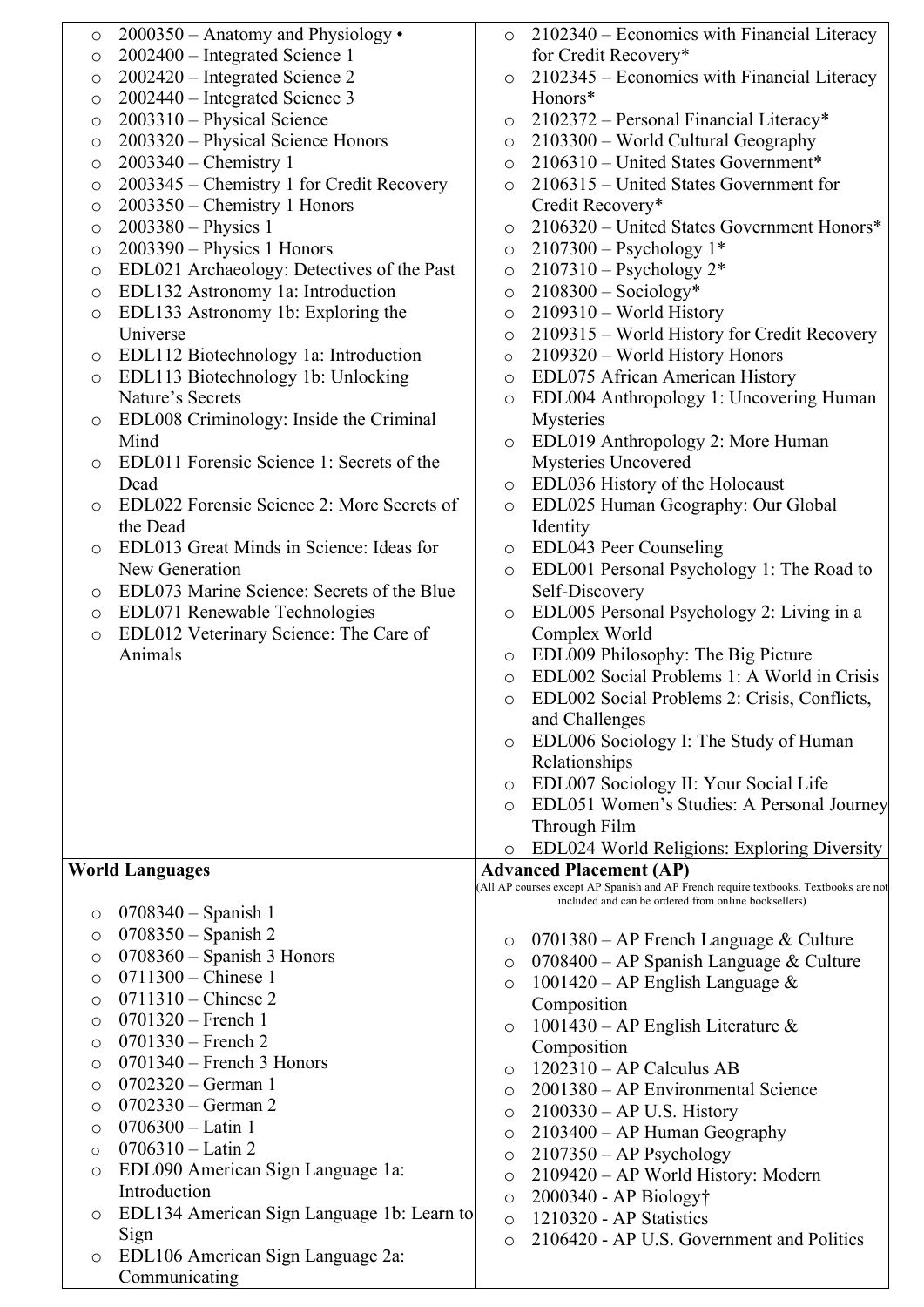| EDL135 American Sign Language 2b:<br>$\circ$             |                                                                                                  |
|----------------------------------------------------------|--------------------------------------------------------------------------------------------------|
| Advancing Communication Skills                           |                                                                                                  |
| EDL257 American Sign Language 3a:<br>$\circ$             |                                                                                                  |
| Community & Culture                                      |                                                                                                  |
| <b>Career Readiness</b>                                  | <b>Health/Physical Education</b>                                                                 |
|                                                          |                                                                                                  |
| Career Explorations I*<br>O                              | $1501300$ – Personal Fitness*<br>$\circ$                                                         |
| Career Explorations II*<br>$\circ$                       | 1501310 – Fitness for Lifestyle Design*<br>$\circ$                                               |
| Career Explorations III*<br>O                            | $1501340$ – Weight Training $1**$<br>$\circ$                                                     |
| Career Management*<br>O                                  | 1501380 – Personal Fitness Trainer •<br>$\circ$                                                  |
| Career Planning and Development<br>O                     | 1502470 – Recreational Activities Individual<br>$\circ$                                          |
| 1700380 – Career Research and Decision<br>$\circ$        | Sports*•                                                                                         |
| Making $(9-12)^*$                                        | 1502470 – Recreational Activities Walking<br>$\circ$<br>Fitness*•                                |
|                                                          | 1502470 - Recreational Activities -<br>$\circ$                                                   |
|                                                          | Running*•                                                                                        |
|                                                          | $1502500$ – Sports Officiating •<br>$\circ$                                                      |
|                                                          | $1503350 - Team$ Sports 1*•<br>$\circ$                                                           |
| <b>General Electives</b>                                 | 0800300 - Health 1: Life Management Skills*<br>O                                                 |
|                                                          | 0800310 - Health 2: Personal Health*•<br>$\circ$                                                 |
| 0200305 – Computer Science Discoveries<br>O              | $3026010 - HOPE - Core$<br>$\circ$                                                               |
| 1700370 - Critical Thinking and Study Skills*<br>$\circ$ | <b>EDL076 Personal Fitness</b><br>$\circ$                                                        |
| 1900300 - Driver Education/Traffic Safety -<br>$\circ$   | <b>EDL065 Nutrition and Wellness</b><br>$\circ$                                                  |
| Classroom*•                                              |                                                                                                  |
| Computer Applications Office 2016<br>$\circ$             | <b>National Test Prep</b>                                                                        |
| Keyboarding and Applications*<br>O                       |                                                                                                  |
| Online Learning and Digital Citizenship*<br>$\circ$      | <b>ACT WorkKeys®</b><br>$\circ$                                                                  |
|                                                          | <b>ACT®</b><br>$\circ$                                                                           |
|                                                          | ASVAB® (Math, Verbal, Science)<br>O                                                              |
|                                                          | <b>GED®</b><br>$\circ$<br><b>PSAT®</b>                                                           |
|                                                          | $\circ$<br><b>SAT®</b>                                                                           |
| <b>Agriculture, Food &amp; Natural Resources</b>         | Arts, AV Technology & Communications                                                             |
|                                                          |                                                                                                  |
| 8021100 – Introduction to Agriculture, Food,<br>$\circ$  | $0100310$ – Introduction to Art History*<br>O                                                    |
| & Natural Resources*                                     | 0100320 - Art in World Cultures*<br>$\circ$                                                      |
| Animal Systems*<br>O                                     | Fundamentals of Digital Media*<br>O                                                              |
| Food Products and Processing Systems*<br>$\circ$         | Introduction to Careers in Arts, A/V<br>$\circ$                                                  |
| Plant Systems*<br>O                                      | Technology, & Communications*                                                                    |
| Power, Structural, and Technical Systems*<br>O           | EDL085 3D Modeling<br>$\circ$                                                                    |
| EDL 044 Agriscience 1: Introduction<br>$\circ$           | <b>EDL084</b> Animation<br>$\circ$                                                               |
| EDL 066 Agriscience 2: Sustaining Human<br>O<br>Life     | EDL161 Animation 1a: Introduction<br>$\circ$<br>EDL237 Digital Media Fundamentals 1a:<br>$\circ$ |
| EDL112 Biotechnology 1a: Introduction<br>$\circ$         | Introduction                                                                                     |
| EDL113 Biotechnology 1b: Unlocking<br>$\circ$            | EDL238 Digital Media Fundamentals 1b:<br>$\circ$                                                 |
| Nature's Secrets                                         | Producing for the Web                                                                            |
| EDL069 Forestry and Natural Resources<br>$\circ$         | EDL233 Digital Photography 1a: Introduction<br>$\circ$                                           |
| EDL070 Principles of Agriculture, Food and<br>$\circ$    | EDL234 Digital Photography 1b: Creating<br>$\circ$                                               |
| <b>Natural Resources</b>                                 | Images with Impact!                                                                              |
| EDL071 Renewable Technologies<br>$\circ$                 | EDL017 Digital Photography 2: Discovering<br>$\circ$                                             |
| EDL012 Veterinary Science: The Care of<br>$\circ$        | <b>Your Creative Potential</b>                                                                   |
| Animals                                                  | EDL349 Fashion Design<br>$\circ$                                                                 |
|                                                          | EDL243 Foundations of Game Design 1a:<br>$\circ$                                                 |
|                                                          | Introduction                                                                                     |
|                                                          | EDL244 Foundations of Game Design 1b:<br>$\circ$                                                 |
|                                                          | Storytelling, Mechanics, and Production                                                          |
|                                                          | EDL350 Interior Design<br>$\circ$                                                                |
|                                                          | EDL023 Music Appreciation: The Enjoyment<br>$\circ$                                              |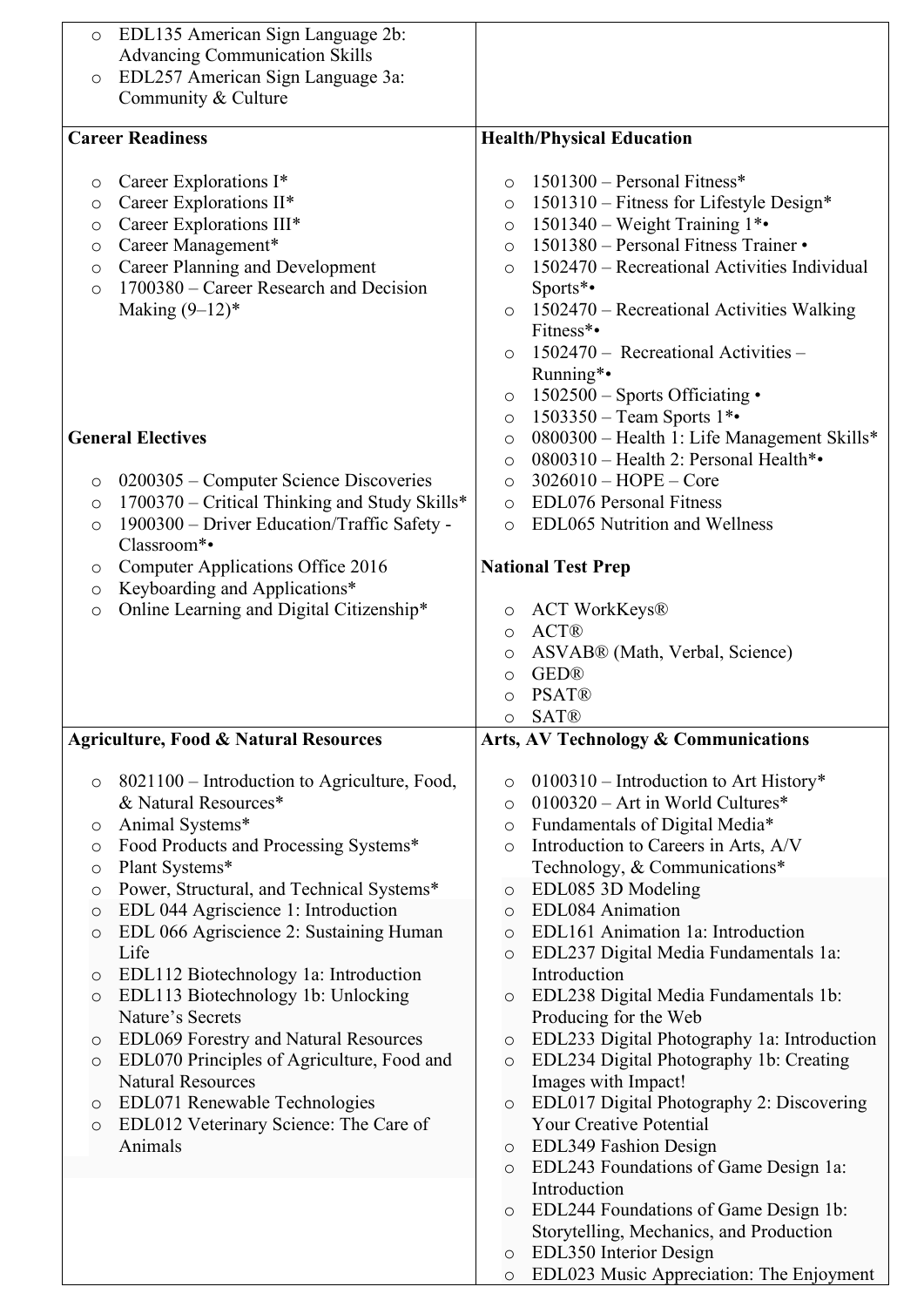| <b>Architecture &amp; Construction</b>                                                                                                                                                                                                                                                     |                                                                                                                                                                                                                                                                                                                                                                                                                                                                                                                                                                                                                                                                                                                                                                                                                                                                                                                                                                                                                                                                                                                                                                                                                                                                                                                          | of Listening                                                                                                                                                                                                                                                                                                                                                                                                                                                                                                                                                                                                                                                                                                                                                                                                                                                                                                                                                                                                                                                                                                                    |
|--------------------------------------------------------------------------------------------------------------------------------------------------------------------------------------------------------------------------------------------------------------------------------------------|--------------------------------------------------------------------------------------------------------------------------------------------------------------------------------------------------------------------------------------------------------------------------------------------------------------------------------------------------------------------------------------------------------------------------------------------------------------------------------------------------------------------------------------------------------------------------------------------------------------------------------------------------------------------------------------------------------------------------------------------------------------------------------------------------------------------------------------------------------------------------------------------------------------------------------------------------------------------------------------------------------------------------------------------------------------------------------------------------------------------------------------------------------------------------------------------------------------------------------------------------------------------------------------------------------------------------|---------------------------------------------------------------------------------------------------------------------------------------------------------------------------------------------------------------------------------------------------------------------------------------------------------------------------------------------------------------------------------------------------------------------------------------------------------------------------------------------------------------------------------------------------------------------------------------------------------------------------------------------------------------------------------------------------------------------------------------------------------------------------------------------------------------------------------------------------------------------------------------------------------------------------------------------------------------------------------------------------------------------------------------------------------------------------------------------------------------------------------|
| $\circ$<br>$\circ$                                                                                                                                                                                                                                                                         | Construction Careers*<br>Introduction to Careers in Architecture and<br>Construction*                                                                                                                                                                                                                                                                                                                                                                                                                                                                                                                                                                                                                                                                                                                                                                                                                                                                                                                                                                                                                                                                                                                                                                                                                                    | EDL040 Theater, Cinema, and Film Production<br>$\circ$<br>EDL355 Theater, Cinema, and Film Production<br>$\circ$<br>1a: Introduction<br>EDL356 Theater, Cinema, and Film Production<br>$\circ$<br>1b: Lights, Camera, Action! (Coming Soon)                                                                                                                                                                                                                                                                                                                                                                                                                                                                                                                                                                                                                                                                                                                                                                                                                                                                                     |
|                                                                                                                                                                                                                                                                                            | <b>Business Management &amp; Administration</b>                                                                                                                                                                                                                                                                                                                                                                                                                                                                                                                                                                                                                                                                                                                                                                                                                                                                                                                                                                                                                                                                                                                                                                                                                                                                          | <b>Consumer Sciences</b>                                                                                                                                                                                                                                                                                                                                                                                                                                                                                                                                                                                                                                                                                                                                                                                                                                                                                                                                                                                                                                                                                                        |
| $\circ$<br>O<br>$\circ$<br>$\circ$<br>$\circ$<br>$\circ$<br>$\circ$<br>$\circ$<br>$\circ$<br>$\circ$<br>$\circ$<br>$\circ$<br>$\circ$<br>$\circ$<br>$\circ$<br>O<br>$\circ$<br>$\circ$<br>$\circ$<br>O<br>$\circ$<br>$\circ$<br>$\circ$<br>$\circ$<br>$\circ$<br>$\circ$<br><b>Finance</b> | 8812000 - Business Ownership<br><b>Business Computer Information Systems</b><br>Business Law*<br>Keyboarding and Applications*<br><b>Technology and Business</b><br>EDL271 Business Communications 1a:<br>Introduction<br><b>EDL215 Business Information Management</b><br>1a: Introduction<br>EDL216 Business Information Management<br>1b: Data Essentials<br>EDL273 Business Law 1a: Introduction<br>EDL274 Business Law 1b: Legal Aspects of<br><b>Business</b><br>EDL261 Entrepreneurship 1a: Introduction<br>EDL262 Entrepreneurship 1b: Make Your Idea<br>a Reality<br>EDL030 International Business: Global<br>Commerce in the 21st Century<br>EDL275 Legal Admin Specialist 1a:<br>Introduction<br>EDL276 Legal Admin Specialist 1b: Taking<br>Care of the Legal Office<br>EDL239 Management 1a: Introduction<br>EDL240 Management 1b: Insight & Oversight<br><b>EDL228 Microsoft Outlook</b><br>EDL229 Microsoft PowerPoint<br>EDL230 Microsoft Word<br>EDL231 Microsoft Excel<br><b>EDL232 Microsoft Access</b><br>EDL247 Office Administration 1a:<br>Introduction<br>EDL248 Office Administration 1b: Running<br>the Office<br>EDL223 Principles of Business, Marketing,<br>and Finance 1a: Introduction<br>EDL224 Principles of Business, Marketing,<br>and Finance 1b: Targeting Your Business<br>Insight | 0800330 - Personal, Social, and Family<br>$\circ$<br>Relationships<br>EDL095 Learning in a Digital World: Digital<br>$\circ$<br>Citizenship<br><b>EDL018</b> Personal and Family Finance<br>$\circ$<br>EDL016 Real World Parenting<br>$\circ$<br>EDL094 Life Skills: Navigating Adulthood<br>$\circ$<br><b>Education &amp; Training</b><br>Introduction to Careers in Education and<br>$\circ$<br>Training*<br>Introduction to Human Growth and<br>$\circ$<br>Development*<br>Teaching and Training Careers*<br>$\circ$<br>EDL118 Early Childhood Education 1a:<br>$\circ$<br>Introduction<br>EDL119 Early Childhood Education 1b:<br>$\circ$<br>Developing Early Learners<br>EDL016 Real World Parenting<br>$\circ$<br><b>Engineering &amp; Technology Education</b><br>Engineering and Design*<br>$\circ$<br>Engineering and Product Development*<br>$\circ$<br>Introduction to STEM*<br>$\circ$<br>Science and Mathematics in the Real World*<br>O<br>Scientific Discovery and Development*<br>O<br>Scientific Research*<br>$\circ$<br>STEM and Problem Solving*<br>$\circ$<br><b>Government &amp; Public Administration</b> |
|                                                                                                                                                                                                                                                                                            |                                                                                                                                                                                                                                                                                                                                                                                                                                                                                                                                                                                                                                                                                                                                                                                                                                                                                                                                                                                                                                                                                                                                                                                                                                                                                                                          |                                                                                                                                                                                                                                                                                                                                                                                                                                                                                                                                                                                                                                                                                                                                                                                                                                                                                                                                                                                                                                                                                                                                 |
| O<br>$\circ$<br>$\circ$<br>$\circ$<br>$\circ$<br>$\circ$                                                                                                                                                                                                                                   | 8500120 – Personal and Family Finance*<br>Banking Services Careers*<br>Introduction to Careers in Finance*<br><b>EDL018 Personal and Family Finance</b><br>EDL223 Principles of Business, Marketing,<br>and Finance 1a: Introduction<br>EDL224 Principles of Business, Marketing,<br>and Finance 1b: Targeting Your Business<br>Insight                                                                                                                                                                                                                                                                                                                                                                                                                                                                                                                                                                                                                                                                                                                                                                                                                                                                                                                                                                                  | Introduction to Careers in Government and<br>$\circ$<br>Public Administration*<br><b>EDL068 Military Careers</b><br>$\circ$<br><b>EDL074 National Security</b><br>$\circ$<br>EDL058 Principles of Public Service: To Serve<br>$\circ$<br>& Protect                                                                                                                                                                                                                                                                                                                                                                                                                                                                                                                                                                                                                                                                                                                                                                                                                                                                              |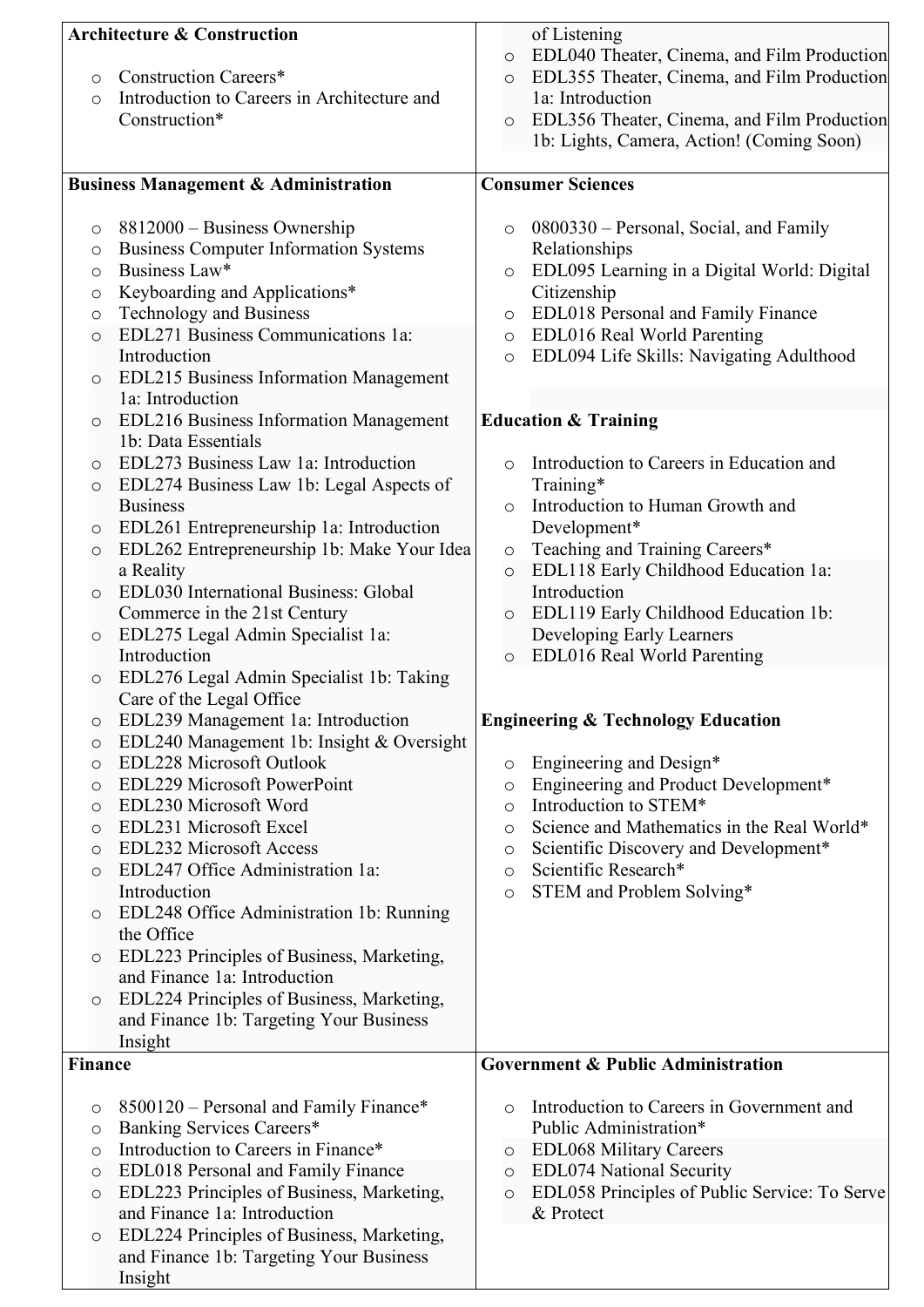| <b>Health Science</b> |                                                 | <b>Hospitality &amp; Tourism</b> |                                              |  |
|-----------------------|-------------------------------------------------|----------------------------------|----------------------------------------------|--|
|                       | $0800320$ – First Aid and Safety*•              |                                  | $8500390$ – Principles of Food*              |  |
| $\circ$               |                                                 | $\circ$                          |                                              |  |
| O                     | 8417100 – Health Science 1 $\dagger$            | $\circ$                          | Marketing and Sales for Tourism and          |  |
| O                     | 8417110 – Health Science 2 $\dagger$            |                                  | Hospitality*                                 |  |
| O                     | 8417211 – Nursing Assistant 3 $\dagger$         | $\circ$                          | Planning Meetings and Special Events*        |  |
| O                     | 8418220 - Pharmacy Tech 2 †                     | $\circ$                          | Sustainable Service Management for           |  |
| O                     | Careers in Allied Health*                       |                                  | Hospitality and Tourism*                     |  |
| $\circ$               | Health, Safety and Ethics in the Health         | $\circ$                          | Transportation and Tours for the Traveler*   |  |
|                       | Environment*                                    | $\circ$                          | EDL235 Culinary Arts 1a: Introduction        |  |
| $\circ$               | Introduction to Careers in the Health Sciences* | $\circ$                          | EDL236 Culinary Arts 1b: Finding Your Palate |  |
| O                     | Nursing: Unlimited Possibilities and Unlimited  | $\circ$                          | EDL096 Culinary Arts 2: Baking, Pastry, and  |  |
|                       | Potential*                                      |                                  | More!                                        |  |
| $\circ$               | Physicians, Pharmacists, Dentists,              | $\circ$                          | EDL027 Hospitality and Tourism 1: Traveling  |  |
|                       | Veterinarians & Other Doctors*                  |                                  | the Globe                                    |  |
| $\circ$               | Public Health: Discovering the Big Picture in   | $\circ$                          | EDL088 Hospitality and Tourism 2a: Hotel and |  |
|                       | Health Care*                                    |                                  | <b>Restaurant Management</b>                 |  |
| $\circ$               | Therapeutics: The Art of Restoring and          | $\circ$                          | EDL111 Hospitality and Tourism 2b:           |  |
|                       | Maintaining Wellness*                           |                                  | Management, Marketing & Operations           |  |
| $\circ$               | EDL249 Allied Health Assistant 1a:              | $\circ$                          | EDL061 Restaurant Management                 |  |
|                       | Introduction                                    |                                  |                                              |  |
| O                     | EDL250 Allied Health Assistant 1b: Skills and   |                                  |                                              |  |
|                       | Specialties                                     |                                  |                                              |  |
| $\circ$               | EDL148 Anatomy and Physiology 1a:               |                                  |                                              |  |
|                       | Introduction                                    |                                  | <b>Human Services</b>                        |  |
| $\circ$               | EDL149 Anatomy and Physiology 1b:               |                                  |                                              |  |
|                       | Discovering Form and Function                   | $\circ$                          | Family and Community Services*               |  |
| $\circ$               | EDL253 Dental Assistant 1a: Introduction        | $\circ$                          | Introduction to Consumer Services*           |  |
|                       | EDL254 Dental Assistant 1b: Principles of       | $\circ$                          | Introduction to Human Services*              |  |
| $\circ$               | Clinical Dentistry (Coming Soon)                |                                  | Personal Care Services*                      |  |
|                       | EDL265 EKG Technician 1a: Introduction          | $\circ$                          |                                              |  |
| $\circ$               |                                                 | $\circ$                          | EDL046 Cosmetology 1: Cutting Edge Styles    |  |
| $\circ$               | EDL266 EKG Technician 1b: Analysis and          | $\circ$                          | EDL100 Cosmetology 2: The Business of Skin   |  |
|                       | Response (Coming Soon)                          |                                  | & Nail Care                                  |  |
| $\circ$               | EDL300 Emergency Medical Responder 1a:          | $\circ$                          | EDL108 Cosmetology 3a: Introduction to Hair  |  |
|                       | Introduction                                    |                                  | <b>Skills</b>                                |  |
| O                     | EDL301 Emergency Medical Responder 1b:          | $\circ$                          | EDL156 Cosmetology 3b: Waving, Coloring      |  |
|                       | Prepared for Action                             |                                  | and Advancing Hair Skills                    |  |
| O                     | EDL152 Health Science Foundations 1a:           | $\circ$                          | EDL118 Early Childhood Education 1a:         |  |
|                       | Introduction                                    |                                  | Introduction                                 |  |
| O                     | EDL153 Health Science Foundations 1b:           | $\circ$                          | EDL119 Early Childhood Education 1b:         |  |
|                       | Professional Responsibilities                   |                                  | Developing Early Learners                    |  |
| O                     | EDL091 Health Science: Public Health            | $\circ$                          | EDL047 Entrepreneurship: Starting Your       |  |
| O                     | EDL092 Health Science: Nursing                  |                                  | <b>Business</b>                              |  |
| O                     | EDL029 Health Science 1: The Whole              | $\circ$                          | EDL093 Human and Social Services 1:          |  |
|                       | Individual                                      |                                  | Introduction                                 |  |
| O                     | EDL054 Health Science 2: Patient Care and       | $\circ$                          | <b>EDL018</b> Personal and Family Finance    |  |
|                       | <b>Medical Services</b>                         | $\circ$                          | <b>EDL016 Real World Parenting</b>           |  |
| $\circ$               | EDL259 Medical Diagnostic Technology 1a:        |                                  |                                              |  |
|                       | Introduction                                    |                                  |                                              |  |
| O                     | EDL260 Medical Diagnostic Technology 1b:        |                                  |                                              |  |
|                       | Exploring Systems & Procedures                  |                                  |                                              |  |
| $\circ$               | EDL241 Medical Terminology 1a: Introduction     |                                  |                                              |  |
| $\circ$               | EDL242 Medical Terminology 1b: Discovering      |                                  |                                              |  |
|                       | <b>Word Foundations</b>                         |                                  |                                              |  |
| O                     | EDL 245 Nursing Assistant 1a: Introduction      |                                  |                                              |  |
| $\circ$               | EDL 246 Nursing Assistant 1b: Patient Care      |                                  |                                              |  |
| $\circ$               | EDL302 Pharmacology 1a: Introduction            |                                  |                                              |  |
| $\circ$               | EDL304 Sports Medicine 1a: Introduction         |                                  |                                              |  |
|                       |                                                 |                                  |                                              |  |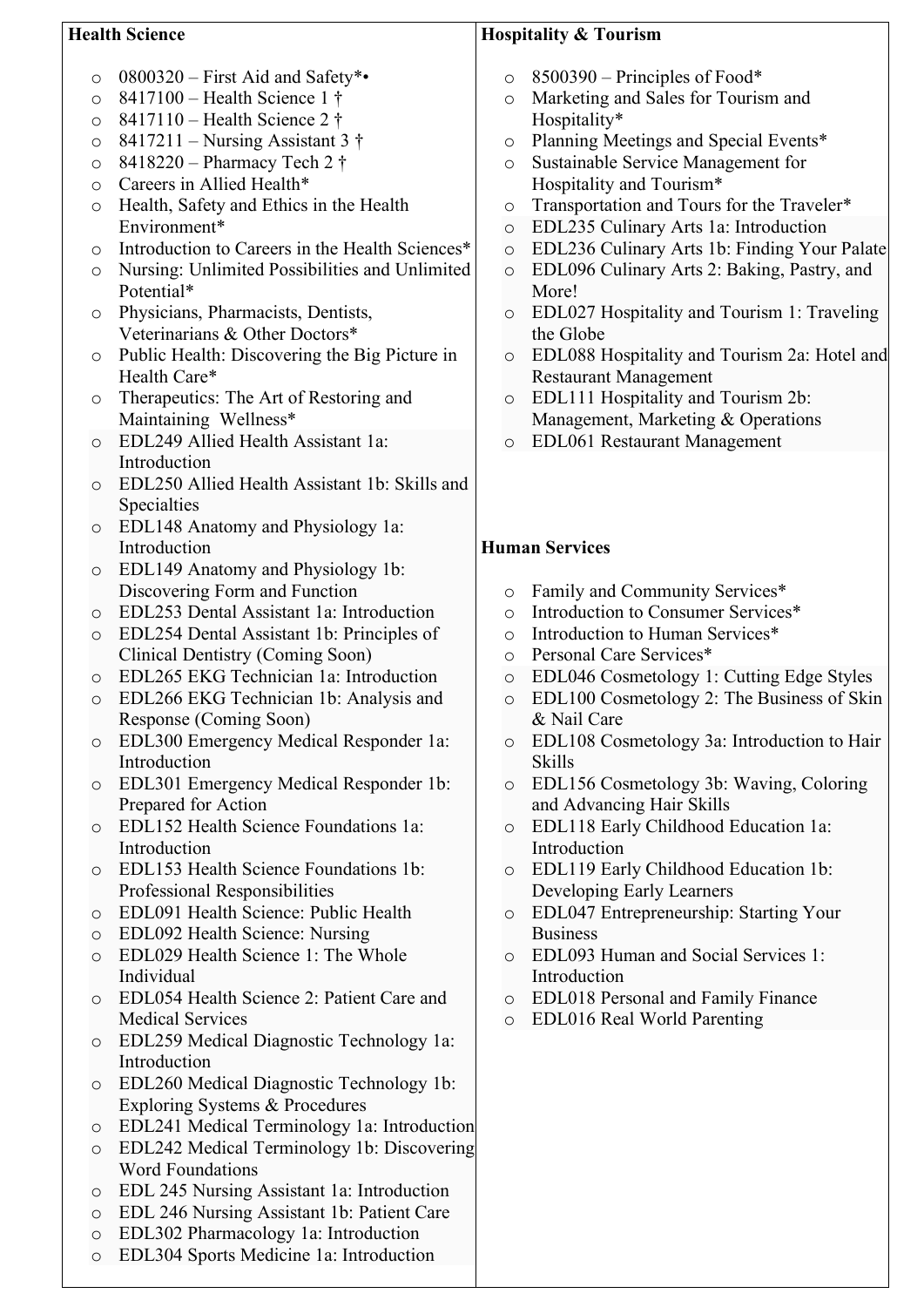| <b>Information Technology</b> |                                                                 | Law, Public Safety, Corrections & Security                        |
|-------------------------------|-----------------------------------------------------------------|-------------------------------------------------------------------|
|                               |                                                                 |                                                                   |
| $\circ$                       | 8207310 – Digital Information Technology                        | Corrections: Policies and Procedures*<br>$\circ$                  |
| $\circlearrowright$           | Fundamentals of Computer Systems*                               | Fire and Emergency Services*<br>O                                 |
| $\circ$                       | Fundamentals of Programming and Software                        | Forensics: Using Science to Solve a Mystery*<br>$\circ$           |
|                               | Development*                                                    | Introduction to Law, Public Safety,<br>$\circ$                    |
| $\circ$                       | Introduction to Information Technology                          | Corrections, and Security*                                        |
|                               | Support and Services*                                           | Law Enforcement Field Services*<br>$\circ$                        |
| O                             | Introduction to Network Systems*                                | Legal Services*<br>O                                              |
| $\circ$                       | Network System Design*                                          | Security and Protective Services*<br>$\circ$                      |
| $\circlearrowright$           | New Applications: Web Development in the                        | EDL045 Careers in Criminal Justice 1a:<br>$\circ$                 |
|                               | 21st Century*                                                   | Introduction                                                      |
| O                             | Software Development Tools*                                     | EDL348 Careers in Criminal Justice 1b:<br>$\circ$                 |
| $\circ$                       | EDL085 3D Modeling                                              | <b>Finding Your Specialty</b>                                     |
| $\circ$                       | EDL084 Animation                                                | EDL008 Criminology: Inside the Criminal<br>$\circ$                |
| $\circ$                       | EDL087 Coding 1a: Introduction to                               | Mind                                                              |
|                               | Programming                                                     | EDL131 Forensics: The Science of Crime<br>$\circ$                 |
| $\circ$                       | EDL105 Coding 1b: Programming                                   | EDL011 Forensic Science 1: Secrets of the<br>$\circ$              |
| $\circ$                       | EDL098 Cybersecurity 1a: Foundations                            | Dead                                                              |
| $\bigcirc$                    | EDL099 Cybersecurity 1b: Defense Against                        | EDL022 Forensic Science 2: More Secrets of<br>$\circ$<br>the Dead |
|                               | <b>Cyber Threats</b>                                            |                                                                   |
| $\circ$                       | EDL237 Digital Media Fundamentals 1a:<br>Introduction           | EDL003 Law and Order: Introduction to Legal<br>$\circ$<br>Studies |
|                               | EDL238 Digital Media Fundamentals 1b:                           | EDL275 Legal Admin Specialist 1a:                                 |
| $\circ$                       | Producing for the Web                                           | $\circ$<br>Introduction                                           |
| $\circ$                       | EDL320 Digital Media Web Design 2a: Build a                     | EDL276 Legal Admin Specialist 1b: Taking<br>$\circ$               |
|                               | Portfolio Website                                               | Care of the Legal Office                                          |
| $\circ$                       | EDL321 Digital Media Web Design 2b: Build                       | <b>EDL074 National Security</b><br>$\circ$                        |
|                               | an eCommerce Site                                               | EDL058 Principles of Public Service: To Serve<br>$\circ$          |
| $\circ$                       | EDL219 Web Development 1a: Introduction                         | & Protect                                                         |
| $\circ$                       | EDL220 Web Development 1b: Planning and                         |                                                                   |
|                               | Designing                                                       |                                                                   |
| $\circ$                       | EDL243 Foundations of Game Design 1a:                           |                                                                   |
|                               | Introduction                                                    | Manufacturing                                                     |
| $\circ$                       | EDL244 Foundations of Game Design 1b:                           |                                                                   |
|                               | Storytelling, Mechanics, and Production                         | o EDL053 Manufacturing: Product Design and                        |
| $\circ$                       | EDL330 Game Design 2a: Build a World                            | Innovation                                                        |
| $\circ$                       | EDL331 Game Design 2b: Launch a                                 |                                                                   |
|                               | Game (Coming Soon)                                              |                                                                   |
| $\circ$                       | EDL251 Introduction to Networking 1a:                           | <b>Marketing, Sales &amp; Service</b>                             |
|                               | Introduction                                                    |                                                                   |
| $\circ$                       | EDL252 Introduction to Networking 1b:                           | 8827110 – Marketing Essentials<br>O                               |
|                               | Network Oversight                                               | Careers in Marketing Research*<br>O                               |
| $\circ$                       | EDL221 Introduction to Programming 1a:                          | EDL064 Advertising and Sales Promotion<br>$\circ$                 |
|                               | Introduction                                                    | EDL226 Marketing Foundations 1a:<br>$\circ$                       |
| $\circ$                       | EDL222 Introduction to Programming 1b:                          | Introduction                                                      |
|                               | Problem Solving Through Programming                             | EDL227 Marketing Foundations 1b: Building<br>$\circ$              |
| $\circ$                       | <b>EDL228 Microsoft Outlook</b>                                 | Your Base                                                         |
| O                             | EDL229 Microsoft PowerPoint                                     | EDL269 Marketing 2a: Global Business &<br>$\circ$                 |
| $\circ$                       | EDL230 Microsoft Word                                           | Trade                                                             |
| $\circ$                       | EDL231 Microsoft Excel                                          | EDL270 Marketing 2b: Developing a Sales<br>$\circ$                |
| $\circ$                       | EDL232 Microsoft Access                                         | Team                                                              |
| $\circ$                       | EDL217 Network Security Fundamentals 1a:                        | EDL223 Principles of Business, Marketing,<br>$\circ$              |
|                               | Introduction                                                    | and Finance 1a: Introduction                                      |
| $\circ$                       | EDL218 Network Security Fundamentals 1b:                        | EDL224 Principles of Business, Marketing,<br>$\circ$              |
|                               | Forensics & Permissions                                         | and Finance 1b: Targeting Your Business<br>Insight                |
| $\circ$                       | EDL150 Principles of Information Technology<br>1a: Introduction | EDL059 Social Media: Our Connected World                          |
|                               | EDL151 Principles of Information Technology                     | $\circ$<br>EDL034 Sports and Entertainment Marketing<br>$\circ$   |
| $\circ$                       |                                                                 |                                                                   |